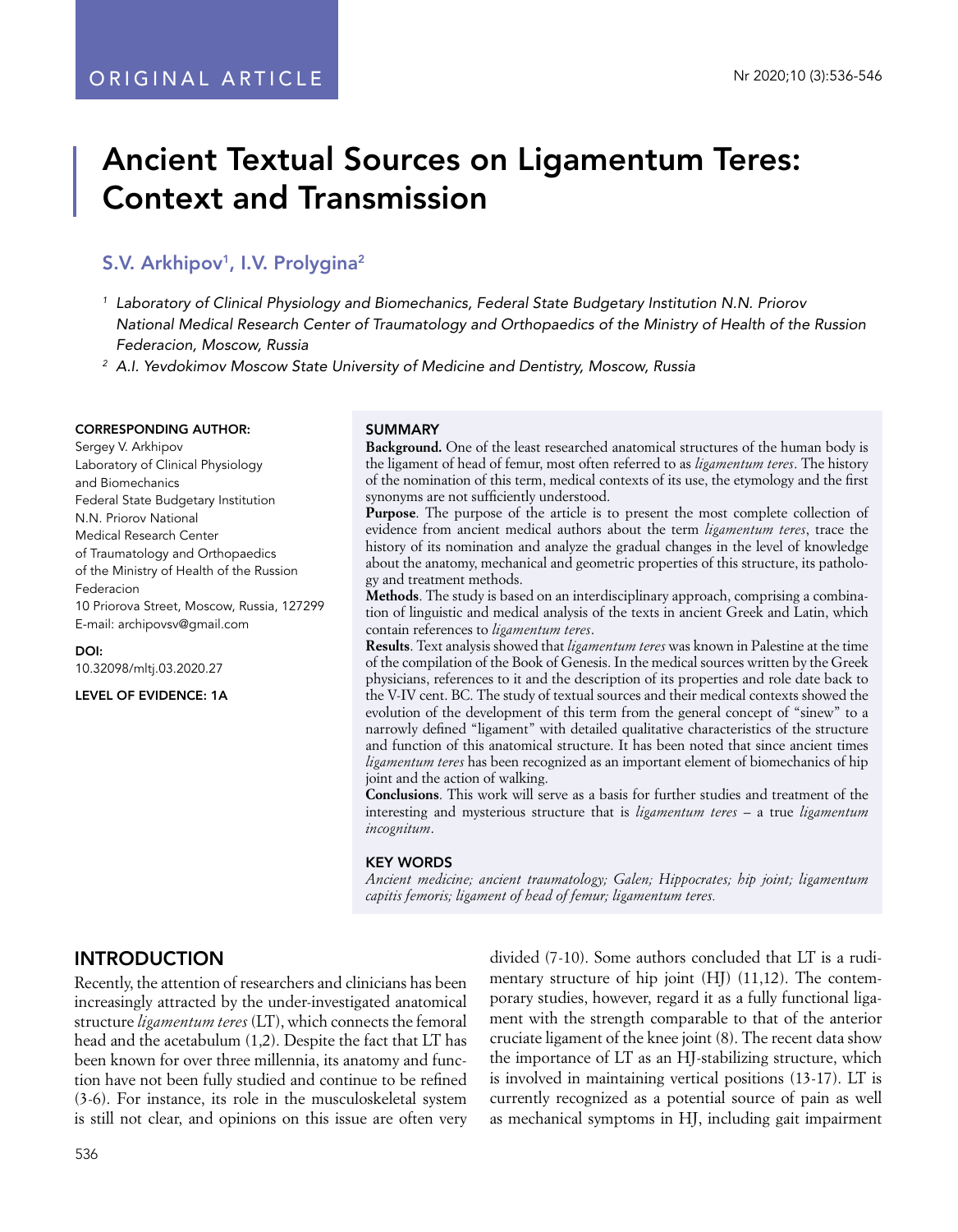(3,18-24). The evasive knowledge about LT is reflected in dozens of its synonyms, with its original names unknown not only to laymen, but even to experts (7,23,25). In some publications, including those claiming to be comprehensive, the earliest extant evidence regarding LT is, in our opinion, insufficiently covered (26,27). Therefore, this work attempts to provide the most complete review of LT-related sources from ancient authors. We believe that this will make it possible to clarify the earliest period of studying LT and knowledge about it and will help experts to better understand the basis of their research.

# MATERIALS AND METHODS

This study is based on an interdisciplinary approach involving a combination of linguistic and medical knowledge. The original fragments of ancient physicians on LT, written in ancient Greek and Latin, as preserved in the electronic platform *Thesaurus Linguae Graecae* (University of California, Irvine, CA, USA), were investigated in relation to the modern views on normal and pathological anatomy of this anatomical element, its role in the musculoskeletal system, its mechanical and geometric properties. The pathology treatment methods are also considered.

This work submits to the ethical standards of the Muscles, Ligaments and Tendons Journal (28).

## RESULTS

#### Biblical tradition: Genesis 32:32

Perhaps the earliest known mention of LT is found in the *Book of Genesis*. The period of the compilation of the *Pentateuch*, which includes the *Book of Genesis*, can be approximated only with a very relative accuracy. Given the period of codification and the long oral tradition of its sources, it can be dated to the period of the XIV-VI centuries BC (29-31). In this ancient written source, LT is mentioned in the context of the narrative of the Patriarch Jacob wrestling with God and acquiring the name of Israel. *Genesis* 32:32 says:

«*That is why to this day the Israelites do not eat the thigh sinew which is at the hip socket: because he had struck Jacob at the hip socket on the thigh sinew*».

*NJB*.

 $\sin$  sion הֲרָיָה ףָּכ לַע רָעֵא הָעַנָה דִּיְגּ $\ln$  is used. It can literally be In the Masoretic text of the *Biblia Hebraica*, the exprestranslated as "the thigh sinew, which [is located] in the socket of the hip joint". The etymology of the term הַנָּשֶׁה

Muscles, Ligaments and Tendons Journal 2020;10 (3) 537

(*hannasheh*) is unclear, and the term דיג *(gid*) is translated as "*sinew*" (32).

The authors of the *Septuagint* (*LXX*), the Greek translation of the *Old Testament* (III-I cent. BC in Alexandria) from a pre-masoretic version of the Hebrew text, rendered this text as: «τὸ νεῦρον ὃ ἐνάρκησεν ὅ ἐστιν ἐπι τοῦ πλάτους τοῦ μηροῦ», that is, "the sinew which shrank, which is upon the hollow of the thigh" (*KJV*). The translators, apparently, linked the word *hannasheh* (*LXX*: ἐνάρκησεν) with the root *nashah*, interpreting it as "to dislocate", "become weak". From the point of view of modern medicine, it can be assumed that in this case we are talking about damage to acetabulum.

The Latin translation of the *Bible*, the so-called *Vulgate*, was completed in the IV century AD by St. Jerome, who translated the *Bible* directly from Hebrew, but was also very familiar with the Greek text of the *Septuagint*. This fragment described above is conveyed there as follows: *nervum qui emarcuit in femore Iacob*, "sinew, which weakened in Jacob's thigh". The Hebrew, the Greek and the Latin texts formed the basis for all the subsequent translations into other ancient and modern languages, as well as for patristic, Jewish and modern biblical comments.

Most biblical commentators agree that *Genesis* 32:32 mentions the sciatic nerve (*nervus ischiadicus*), the large nerve trunk of the femoral region, which the Greeks called the Achilles tendon (33-35). Other commentators argue that this word refers to the tendon which holds the head of the femur in the acetabulum, along with the surrounding muscles (36). However, neither in the *Pentateuch* nor in the other *Old Testament* books there is any further mention of the anatomical structure of HJ, so it is difficult to establish the exact meaning. In our opinion, consistent with the point of view of some other authors (37), this "sinew" is LT, since no muscle tendons are attached in acetabulum and no large nerve trunks are present. Moreover, the transverse section of the proximal end of LT reveals an approximately cylindrical shape, resembling a tendon or a nerve fragment.

The quote from *Genesis* 32:32 has an important historical and medical implication for anatomy, traumatology, and biomechanics of HJ. This fragment is one of the earliest mentions of HJ and, possibly, the first written reference in the history of mankind to a special anatomical element in it, that is, LT. It can be assumed that in Palestine of the biblical times it was known that LT could be damaged by an indirect trauma mechanism, for example, by a forced hip rotation, its subluxation and dislocation. This is also the first known description of one of the earliest visual symptoms of LT injury, that is, lameness. In addition, *Genesis*  provides perhaps the first "medical history" of HJ and LT injury. As befits the modern medical record, the patient's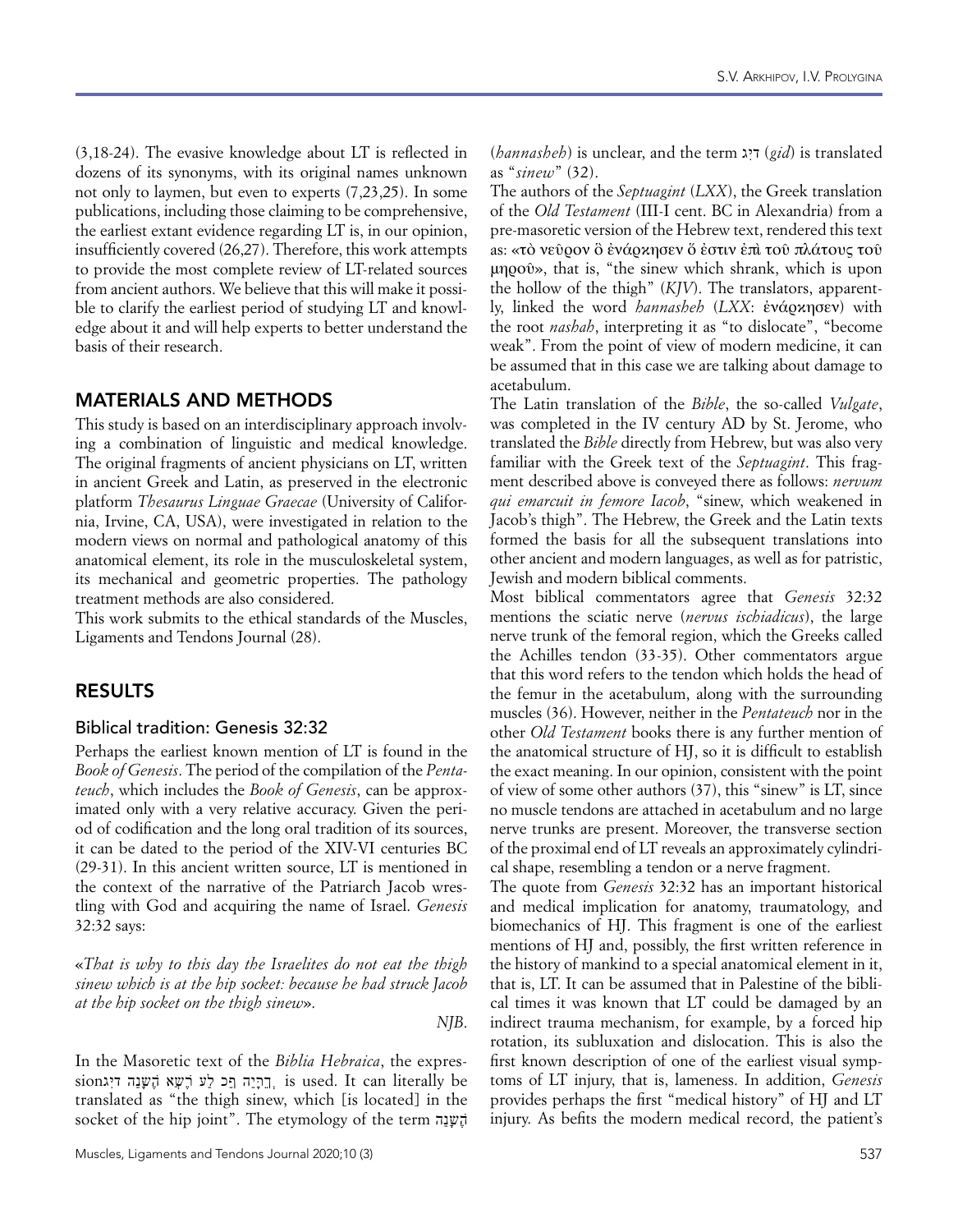name, marital status, personal characteristics, approximate age and working conditions are described, as well as the circumstances, time and location of the injury, localization of the damage, its mechanism, consequences and pathomorphology. From further narration (*Genesis* 50:2), we learn that the Patriarch Jacob was posthumously embalmed by Egyptian physicians, first mentioned in *Genesis* as representatives of a specific and separate profession (25). This allows us to conclude that the diagnosis of LT injury could be morphologically verified by means of some prototype of pathological study. From the biblical text it follows that the resulting biomechanical ambulation disorder turned out to be persistent, and the cause of it was damage to HJ, or, more precisely, LT.

Paradoxical as it may seem, an analysis of this ancient, not at all medical source, allows us to make a significant assumption for modern science: LT is an important functional relation of HJ, and only with it intact, normal-walking can be achieved, making LT a part in the organization of this type of human locomotion.

# The terms νεῦρον/nervus: classical tradition

Ancient authors of the Classical period did not initially distinguish between such anatomical structures as tendon, ligament and nerve neither in terminology, nor, apparently, in practice, as indicated by the absence of special names for each one of them. There was a single term τὸ νεῦρον, to which the multivalent term "sinew" corresponds most closely. It can mean "tendon", "ligament", "nerve", as well as "vein" and "artery". The Latin term *nervus* has the same root as the Greek τὸ νεῦρον and generally has the same initial meanings as "string", "thread", "fiber", from which, by metaphorical transfer, they acquired the medical meaning of "white fibrous threads that support the muscles, connect the joints and transmit nerve or motor impulses" (38). The term τὸ νεῦρον, in the meaning of "sinew", which can mean "tendons", "ligaments", and "muscles", and possibly "large nerves" and "blood vessels"), is found in Homer's *Iliad*:

«*[…] Phylides, taking note / That bold Amphiclus bent at him, prevented him, and smote / His thigh's extreme part, where of man his fattest muscle lies, / The nerves torn with his lance's pile, and darkness clos'd his eyes*».

*Iliad* XVI: 313-316.

Hippocrates (born 460 BC), expounding in the treatise *Places in Man* on certain types of sinews, mentions those that are "connected with joints," meaning tendons, and "hollow veins", that is, blood vessels, lymphatic vessels, various ducts and bronchi (*De loc. in hom*., 5) (39).

Apparently, it is about the articular ligaments connecting two, and in some cases more, bone organs, that Aristotle (IV cent. BC) writes in the *History of Animals*, mentioning that:

«*They aid in the support of the body <...> The sinews around the joints have not received any name, for all the bones where they are contiguous are bound together by the sinew (*νεύροις*). And there are many sinews round all the bones*». *Hist. anim*. III, V, 50 (515b 11).

The distinction between nerves, muscles, tendons and ligaments first appears only in the anatomy of the first Alexandrian school (III cent. BC). Herophilus (IV-III cent. BC) did not yet have a clear distinction between nerves and muscles, since he recognized both muscles and nerves as organs of voluntary movement (40). The idea of the physiology of muscle contraction first appears in Erasistratus (IV-III cent. BC). He believed that muscle contracted under the influence of the pneuma that is contained within, and the nerves were deprived of any function in voluntary movement (Gal. *De loc. aff*.) (41,42). In terminology, Erasistratus distinguished between sensory (αἰσθητικά) and motor nerves (πρακτικά, κινητικά).

Apparently, it was Pliny the Elder (1st cent. AD) that used the Latin term *nervus* as applied to tendons in *Natural History*. When speaking about the Achilles tendon, he calls it a "sinew" (*nervus*), which is defined as "flat" (*platys*) (*Hist. nat*. 26, 90). He uses the same term with reference to ligaments:

«*In all animals they (nervi) are fastened to the lubricous surface of the bones, and so serve to fasten those knots in the body which are known as articulations or joints, sometimes lying between them, sometimes surrounding them, and sometimes running from one to the another; in one place the are long, and in another broad, according as the necessity of each case may demand*».

*Hist. nat*. 11, 217.

Here we have one of the first classifications of ligaments and the first use of the concept of "round" (lat. *teres, rotundum*) used to describe ligaments in general. As for the nerves, since they do resemble thin tendons, the ancient anatomists thought that they served for flexion and extension of various parts of the body.

Aulus Cornelius Celsus (25 BC – 50 AD) writes about a pathology of HJ ligaments, called "sinews" (*nervis*), which are damaged and stretched when hip is dislocated:

«*When the bone is replaced nothing further need be done, but the patient must be kept in bed for a rather long time or*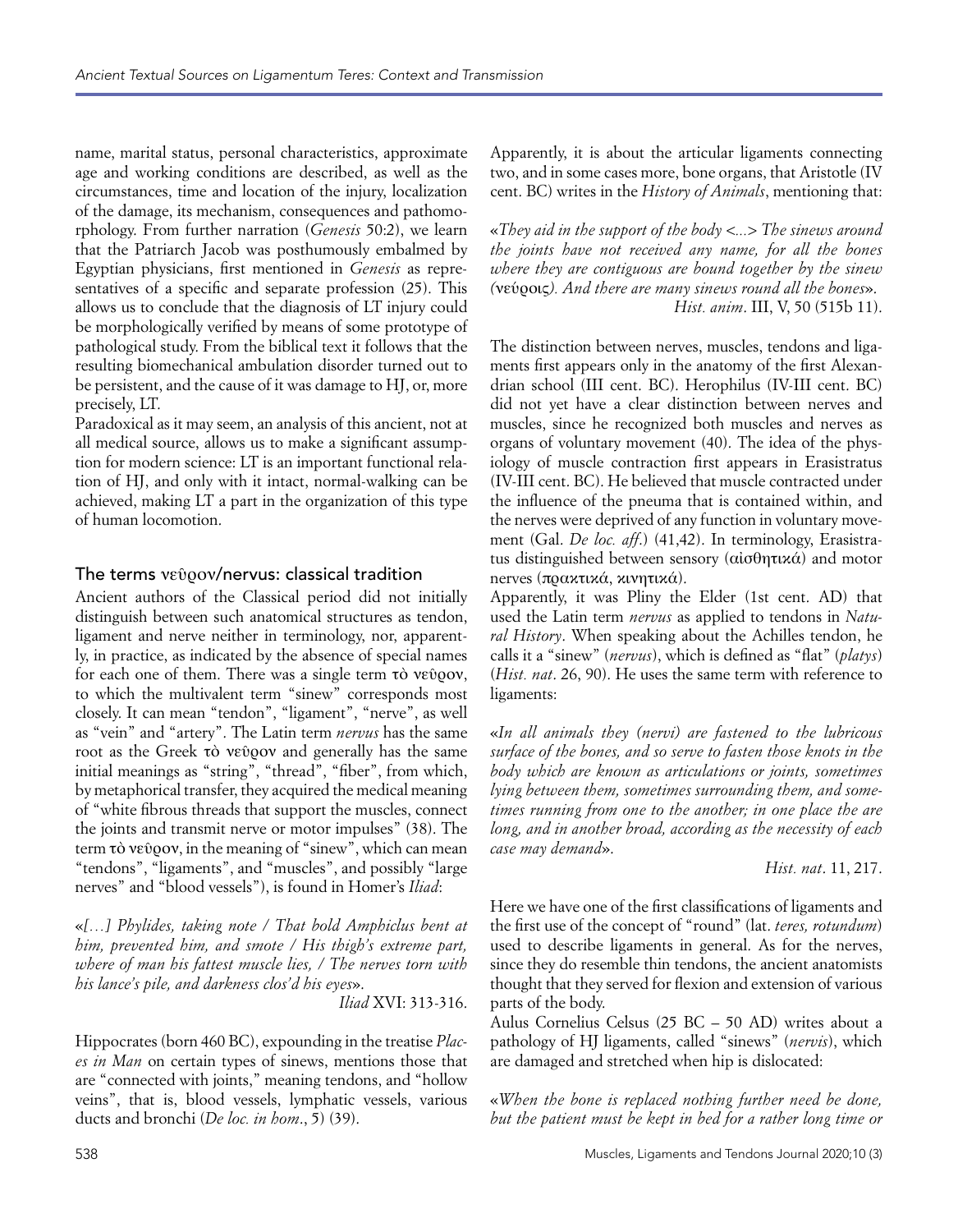*the thigh may become displaced again on moving while the sinews* (*nervis*) *are still relaxed».*

*De med*. VIII, 20, 8.

Galen of Pergamon (II-III cent. AD) provides a more clear systematization of various kinds of sinews. He often accompanies the term νεῦρον with clarifying definitions or gives one-word synonyms. In the treatise *On Bones for Beginners* Galen describes three types of sinews: those originating in the brain and spinal cord - προαιρετικὰ νεῦρα, "sinews responsible for voluntary movements"; originating in bones - συνδετικὰ νεῦρα, "connecting sinews" or συνδέσμους, "ligaments"; and originating in the muscles - τένοντας, "tendons" (*De oss. ad tir*., 24) (41). Speaking in the treatise *On Movement of Muscles* on the origin of this term, he associates it with the verb νεύειν, "bow one's head, nod" (*De motu musc*. 1, 1) (41).

13 centuries later, the etymology and medical ambiguity of the term *nervus* would be discussed by Andreas Vesalius (1514–1564) in his anatomical atlas *On the Fabric of the Human Body* (1543), in which he'd accept and repeat the definitions of Galen (*De humani fabr. corp*. IV, 1). The modern etymological dictionaries consider this interpretation to be a paretymology and correlate the term νεῦρον with the verb  $v \in \omega$ , "spin" (43), implying the pulling and twisting of yarn from a tuft of wool.

In a later treatise, *On the Usefulness of Parts of the Body*, Galen already clearly differentiates both the terms and the functions of ligaments and nerves:

«*Where a member needs only a connection, there is only a ligament (*σύνδεσμος*), and where it needs only a sensation, there is only a nerve (*νεῦρον*). On the contrary, in organs that could benefit from having voluntary movement, you can see them together: a nerve that transmits an order received from the center of thought and determines the principle of movement, and a ligament that provides the nerve with its power to maintain the joints brought into a state of movement*».

*De usu part*. XII, 3, 7 (41)

#### Ancient medical authors (prior to Galen) about *ligamentum teres*

In the history of ancient medicine, LT and its topographic anatomy were first mentioned in the treatise *Instruments of Redactions* by Hippocrates:

«*The femur itself bends outward and forward; its head is a round epiphysis which gives origin to ligament (*νεῦρον*) inserted in the acetabulum of the hip-joint. This*  *bone is articulated somewhat obliquely, but less so than the humerus*».

*Vectiar*. 1 (39).

Indeed, LT attaches to the bottom of *acetabular fossa* at an acute angle, and its counterpart in the shoulder joint is at a right angle. This so-called "*ligamentum teres* in the shoulder joint" is clearly visible in certain animal species and is otherwise called *ligamentum gleno-humerale* (syn. *lig*. *interarticulare humeri*) (44,45). Its counterpart in humans is not very prominent and is called *ligamentum glenohumerale superius* (46,47). This fragment indirectly indicates that Hippocrates studied the anatomy primarily by dissecting animal bodies. It should be noted that Hippocrates describes LT as an already well-known element, noting its location and attachment to the bone of HJ. How could Hippocrates, who did not dissect humans, observe LT? It is likely that he could have seen this anatomical element when examining a patient with an open hip dislocation. This pathology is a rare type of trauma that currently occurs with high energy trauma as a result of a car accident and fall (48,49). Similar high-energy traumas could be observed in the time of Hippocrates, for example, when one fell from height, was hit by a large animal or by a heavy part of rigging of a ship.

In Galen's IV commentary on Hippocrates' book *On Joints*, a fragment of the treatise *On External Treatment* by the Greek physician Heraclides of Tarentum (III-II cent. BC) was preserved (50). Speaking about the reduction of a dislocated hip, he gives the earliest description of the pathology of LT resulting from this injury:

«*Those who believe that the hip does not remain set because the ligament (*νεῦρον*) connecting the femur to the acetabulum is torn, do not know things of general knowledge, when expressing their negation. For neither Hippocrates nor Diocles would have described the reductions, and neither would Phylotimus, Evenor, Nileus, Molpis, Nymphodorus and some others. And we have achieved this goal [reduction] in two children, although in adults the joint is dislocated again more often. This case should be judged not from hearsay, but since the thigh sometimes remains [set], it must be assumed that this ligament does not always rupture, but that it stretches and contracts again [...]*» *In Hipp. de artic.* IV, 40 (41).

From this fragment we learn that in the days of Heraclides of Tarentum physicians already knew not only about LT, its attachment to the hip and the acetabulum, as well as its connecting function, but also about its injury incurred by a traumatic hip dislocation. It is safe to assume that the author personally performed anatomical studies of both normal and pathologically altered HJ. He also opined that LT could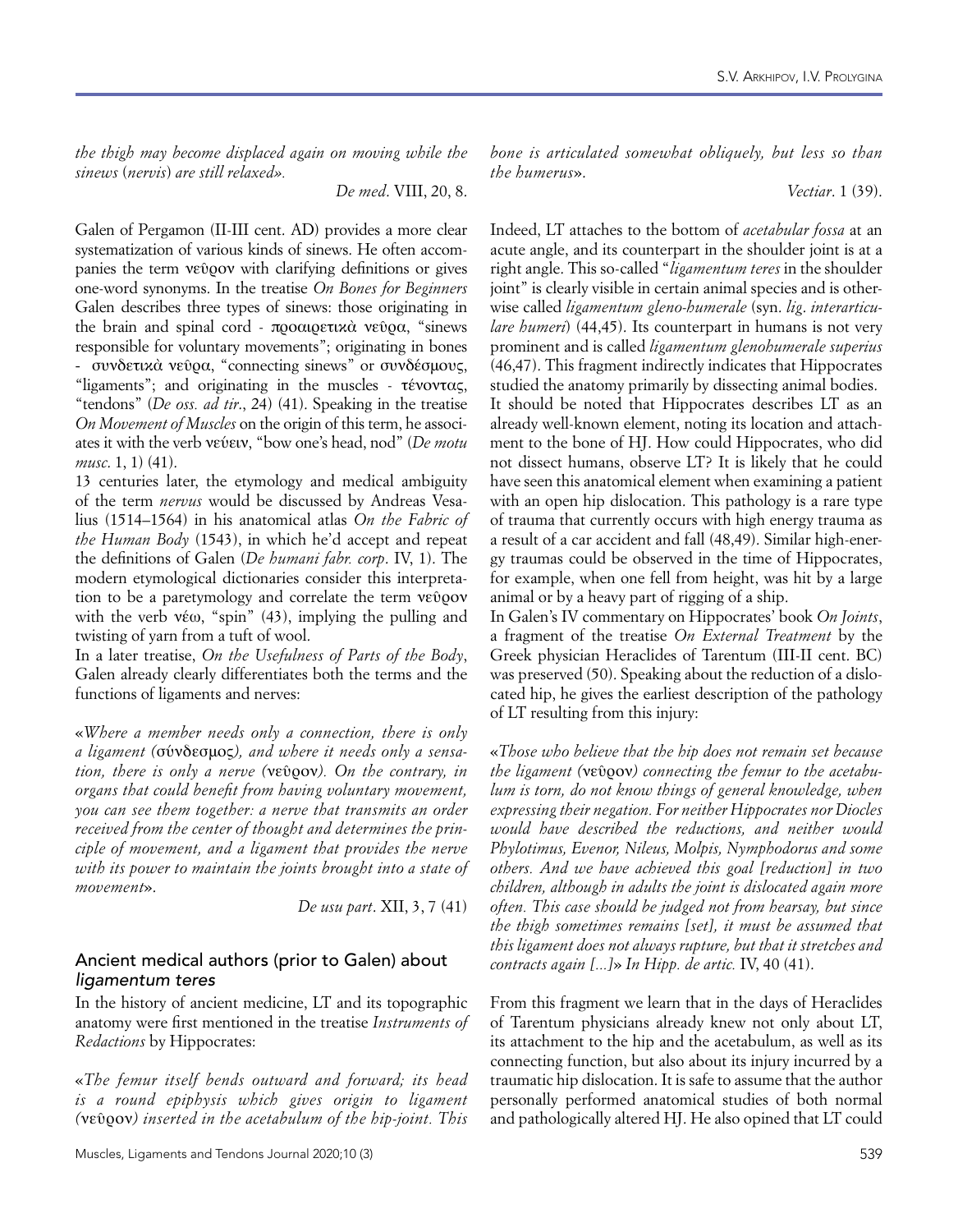stretch and contract, thus remaining intact after hip dislocation. A few modern studies partly confirm the Heraclides of Tarentum's guess and indicate the possibility of LT recovery after hip dislocation (18,51,52).

There is an extant fragment of the text by another Greek surgeon, Hegetor, a native of Alexandria (II century BC). The Apollonius of Citium's (90-15 BC) commentary on the Hippocrates' book *On Joints* provides an excerpt from it:

«*In the book* "*On Causes*", *Hegetor mentioned hip dislocation in the following passage:* "*Why don't those who rely only on experience seek to find any other [way] of reduction the femoral head for those who have it dislocated, in such a way that every time it dislocates, it can be reset? After all, we can observe that the lower jaw, and the humeral head, the elbow, and the knee, and each finger, and the majority of joints that may dislocate, can be reset in a similar way. For, not being able to understand why this joint only, after dislocation and repeated reduction, won't remain in its place, and seeing what often happens with other joints, they will probably come to the conclusion that there might be a better way of reduction, after which the joint will stay [set]. If they only thought about the reason from the point of view of anatomy, - because the femoral head is a foundation for the ligament (*νεῦρον*) [of femoral head], which grows into the middle of acetabulum; and when it remains [intact], the femur cannot dislocate, but when it ruptures, the hip cannot provide a firm connection; and when there is a lack of connection, the joint cannot remain in place. Since the reason has been clarified, one can refrain altogether from a reduction of a dislocated femur and not make attempts doomed to failure*».

*In Hipp. de art.* (53).

Hegetor repeats the previously known information about LT about the areas of its attachment and its anchoring role, but, unlike Heraclides of Tarentum, he is somewhat pessimistic about the possibility of reduction of hip dislocation. Perhaps the author in his practice encountered cases of complicated dislocation accompanied by a fracture of the wall of acetabulum or femoral head, or perhaps he was not able to differentiate the dislocation from the femoral neck fracture. For these reasons, his attempts to "set it" were not successful, which served as the basis for therapeutic pessimism.

Further, Apollonius of Citium expresses its own opinion on this issue:

«*If the dislocated and displaced hip could not remain in place, then the physician [Hippocrates] would have clearly indicated the incurability of this case, so that we would not be led astray. Don't those who hold the opposite opinion know about the nature of joints, ligaments and the teachings about*  *these things in general? After all, the physician considered the cause of the mild or, on the contrary, complex displacement and reduction of the joints to lie in the natural structure, condition, and strength or stretching of the ligaments (*νεύρων*), associated with fluid, so that, with respect to femur dislocation, if it does not remain [in place], this happens not because the ligament (*νεῦρον*) [of the femoral head] is torn, but because of the natural weakening or stretching of the ligaments (*νεύρων*), just as he says about the bulls that their joints are mobile by nature*». *In Hipp. de art.* (53).

In this fragment, the author agrees with the views of Heraclides and Hippocrates, noting the possibility of lengthening, weakening of strength and elasticity of LT. Apollonius of Citium talks (already with confidence) about the possibility of pathological changes in LT and transformation of its geometric and mechanical properties. These changes, registered over 2000 years ago, are still the cause of differences in the description of normal LT. It should also be noted that Apollonius of Citium says, like Hippocrates, that ligaments, and hence LT, are present in animals (cf. *De artic.* 8, 14-15; 52; *Vectiar*. 5, 5-6) (39).

Another mention of LT is found in the Roman anatomist and physician Rufus of Ephesus (I-II cent. AD). Speaking about the names of different body parts in the treatise *De appellationibus partium corporis humani*, he writes:

«*The name of pelvis (*ἰσχίον*) [is given to] the ligament (*νεῦρον*) that attaches to acetabulum and secures the entire joint*» (54).

The statement by Rufus suggests that the author was aware of the existence of LT, its attachment to acetabulum and its connective function.

# Galen and the Byzantine authors

Galen, who, along with Hippocrates, had remained the main authority in the field of anatomy until the time of Andreas Vesalius, mentions LT in a number of his treatises. In one of his early essays, *On Bones for Beginners*, written for those who are just beginning to study anatomy, Galen, explaining the structure of HJ, says:

«*There is a socket of large size in each of the ischia, attached by a very stout ligament (*σύνδεσμος*) to the head of the femur*». *De oss. ad tir.* XX, 2 (41).

This quote is interesting in that Galen notes, like the previous authors, that LT is attached directly to the bones that form HJ, and not to its capsule or transverse acetabular liga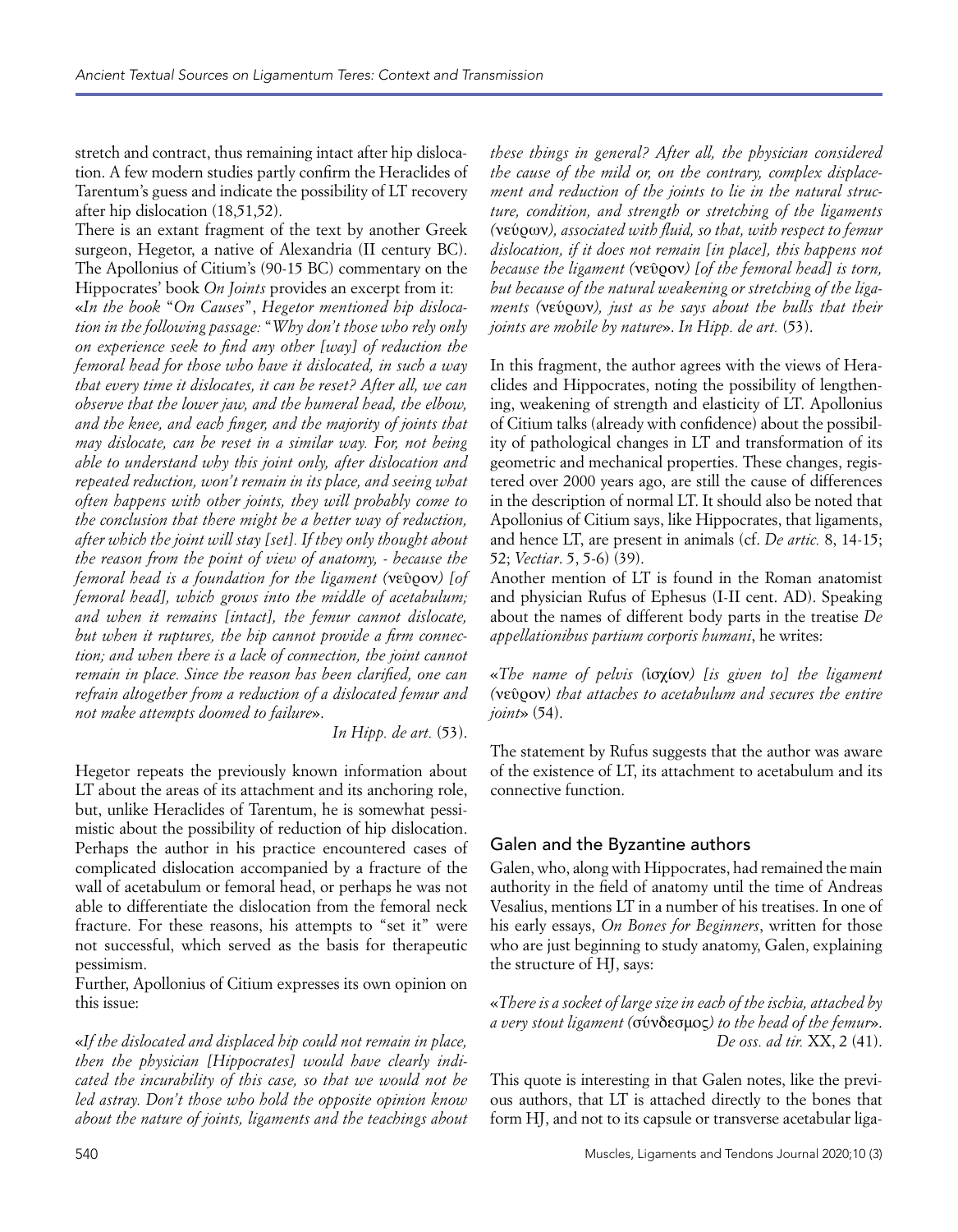ment. He also specifically mentions the considerable strength of LT, which was not pointed out by his predecessors. This can be explained by the fact that this anatomical element was personally studied by Galen in somatically healthy young people who died in battle, i.e. physically well-developed warriors and gladiators (which is currently impossible for ethical reasons). The latest information on the low mechanical strength of LT, refers, as a rule, to senior persons (55-58). In his main work on anatomy, *On Anatomical Procedures*, Galen gives a more detailed description of the structure of HI and LT yet:

«*As with the arm you examined the ligaments of the bones, so now examine those of all the exposed joints and first of the hip. This has one ligament* (σύνδεσμον*) embracing it [capsular ligament], as with all joints. A second, hidden in the depths of the joint [ligamentum teres], ties the head of the femur to the hollow in the hip-bone [acetabulum]. It is so tough (*σκληρός*) that it could be called a* "*cartilaginous sinew*" *(*νεῦρον χονδρῶδες*)*».

*De anat. adm*. II, 10 (41,59).

By the "ligament embracing the hip" Galen clearly means the HJ capsule (*capsula articularis*) with the external ligaments woven into it. The word "*tough*" describes the tension and high elastic modulus of LT (57). In the described specimen, Galen encountered LT of the "cartilage consistence". Modern histological studies have established that "near their attachments the structure of ligaments undergoes a transition into fibrocartilage […] and the fibroblasts become encapsulated and resembled chondrocytes" (60).

Galen provides a detailed description of LT in his work on physiology *On the Usefulness of the Parts of the Body*:

«*In the femoral joint Nature created a ligament (*σύνδεσμος*), which is round, very strong, extending from the femoral head and connecting in the middle with the acetabulum, but did not create this in the shoulder joint, arranging it so that it could perform various movements*».

*De usu part*. XII, 5, 17 (41).

This quotation from Galen echoes the statement made by Hippocrates in the treatise *Instruments of Redactions* (§ 1), where he also compares the anatomical features of HJ and the shoulder joint. Galen was undoubtedly familiar with this treatise by Hippocrates, although he left no comment on this work. Calling the ligament "round" (στρογγύλος) (lat. *teres*, *rotundum*), Galen must have meant not only the cross-sectional shape of LT, but also the interweaving of thin fibers, the fibrils of its stroma, since the Greek verb

στρογγύλλω also means "to twist, rotate". These thin fibers or, more precisely, bundles of fibers, were observed by Galen in ligaments and nerves.

Two more references to LT are found in Galenic *Commentary on Hippocrates' On Joints*, considered as one of the earlier works compiled between 177 and 180 AD. In the third chapter of the first Galen's comment we read:

«*The femur has a small head and an elongated neck. It is located in the acetabulum, which is [quite] deep and surrounded by protruding edges; and at the top of its head [there is] a strongest ligament (*σύνδεσμον ισχυρότατον*) connecting with the acetabulum in the deepest place. That is why the femur is rarely dislocated as opposed to the shoulder that has no ligament (*σύνδεσμον*) and does not enter a deep cavity*».

*In Hipp. de art*. I, 3 (41).

This passage, as the ones before it, refers to the writings of Hippocrates, namely, to the treatise *On Joints* (*De artic.*, 79) and *Instruments of Redactions* (*Vectiar.*, 42), in which the articular cavity of the shoulder joint is compared to the one of the HJ (39). The above quote shows that Galen had a good idea of the structure of HJ and distinguished *acetabular labrum* as well as its "deepest place" – *acetabular fossa*. He also notes the strength of LT and one of its functions, the retention of femoral head in acetabulum.

In the fourth Galenic *Commentary on Hippocrates' On Joints*, § 40, entitled "How to correct hip dislocation when it is dislocated inward," the author writes this about HJ:

«*In this joint, the ligament [of the femoral head] is extremely strong, rounded and hidden in it, connecting the top of the femoral head with the deepest inner part of the acetabulum. Therefore, without even seeing the ligament itself, but based only on this reasoning, we can understand that it is short: since the hip always rotates - as Hippocrates said:* "*it rotates in the pelvic bone*" *- and never leaves the acetabulum, the ligament ought to be very short. And so, it is the ligament that prevents the hip from being dislocated, at least while it is in its natural state. And not only can the ligament rupture, but also, due to the abundance of fluid that has unnaturally accumulated in the cavity [joint], become so stretched that it sometimes allows the femur to dislocate from its natural place. And if, due to a rupture of the ligament, the hip is dislocated, then even with immediate reduction it will not be able to remain in its place. <...> This is how the nature of things teaches us that with a torn ligament, the reduction of femur cannot remain in its place. It should also be added that on the outside of the knee joint there are several tendinous ligaments and in the hip joint there is only this ligament, since neither anything of this kind, nor any muscles support*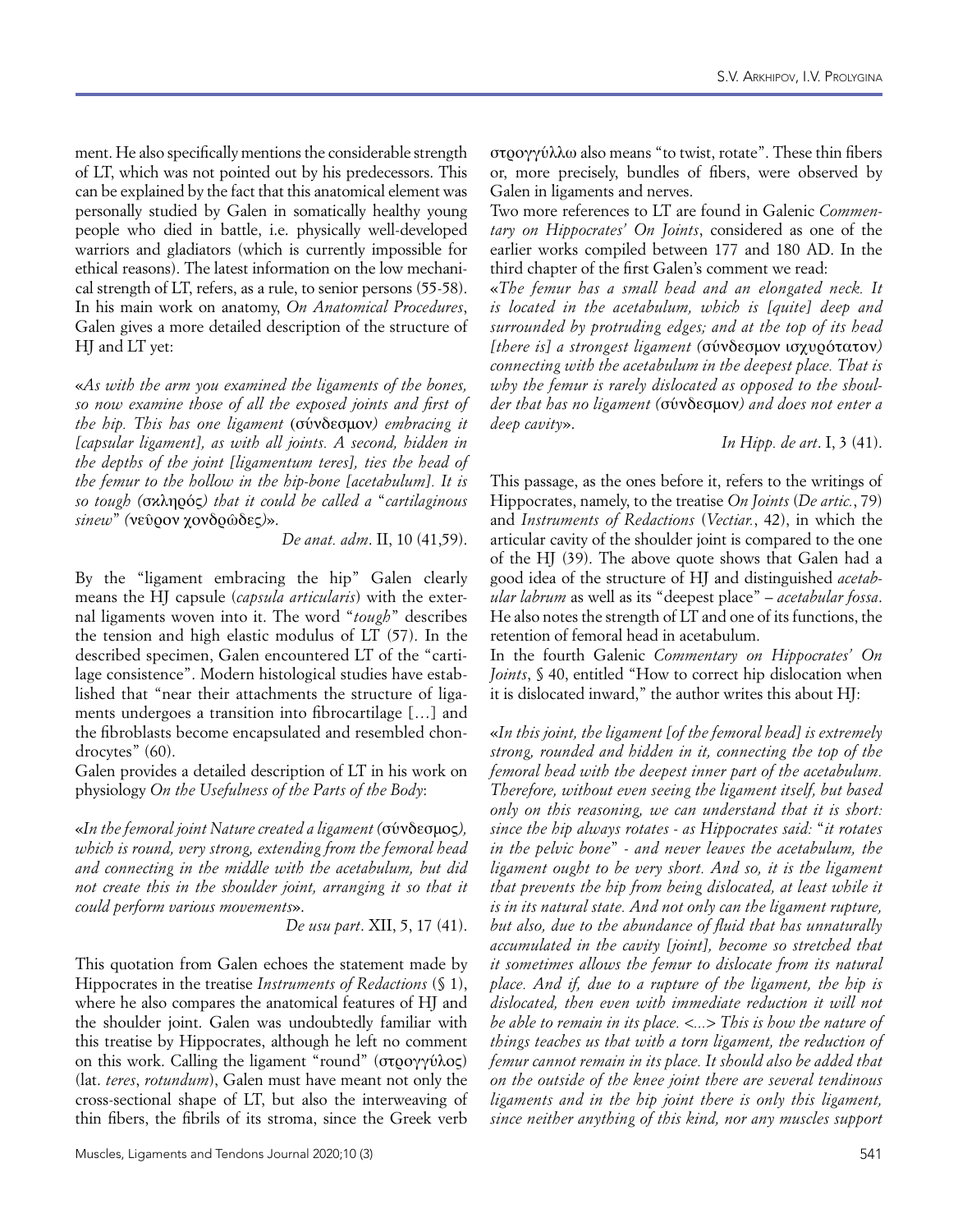*the joint from the outside. <...> And Hippocrates himself said at the beginning of this book that even in bulls it is the hip that get dislocated when they grow old and lose weight, because when the ligament of the hip is torn, the thigh joint cannot remain in its place even after reduction, the thing that especially applies to the emaciated [animals].*

*Next, let's look at what can happen if the ligament, weakened due to the abundance of fluid [in the joint], allows the hip to dislocate, but then is reset. It seems to me that it is quite obvious that in the presence of fluid the joint will dislocate again, and when it dries up, it will regain its natural strength. And the fact that dislocation of the hip can happen due to the fluid can be learned from Hippocrates himself, who writes in the* "*Aphorisms*" *thus:* "*Whoever, due to the chronic sciatica, has the femoral head dislocated and reset again, will have an accumulation of mucus formed there*"*. And when mucus builds up in the joint, then the ligament softens and weakens as a result. And it does not matter whether you call it a ligament (*σύνδεσμον*) or a connecting sinew (*νεῦρον συνδετικόν*). For those ligaments that have a rounded shape like tendons are usually called connecting sinews by anatomists. And we have already cured this kind of hip dislocation twice, and it did not dislocate again. Drying medications should be applied over the joint for a long time until the connective sinew is dry enough to stop stretching together with the femur extending beyond the edge of the acetabulum and keep it in its natural position*». *In Hipp. de art.* IV, 40 (41).

Such an extensive quotation is provided in view of its exceptional significance. Here Galen describes in detail the geometric and mechanical properties of LT, its topographic anatomy and function. Regarding the attachment areas, the author notes that LT connects with the bones, that is, with the femoral head and the inside of the acetabulum (*In Hipp. de art*. IV, 40; cf. ibid. I, 3) (41), undoubtedly meaning acetabular fossa (lat. *fossa acetabuli*). Perhaps it is from this treatise that the term "*round ligament*" (lat. *ligamentum teres*, *ligamentum rotundum*) first entered the academic vocabulary and is still very much in use.

The author also dwelled on the pathology, that is, a rupture resulting from a traumatic hip dislocation and its "weakening" due to accumulation of pathological fluid, possibly implying synovitis. Galen also informs us of his own successful experience in treating a (presumably) recurring hip dislocation in children. Here we find, for the first time in history of medicine, a description of the conservative treatment of LT pathology. Galen in this case used some "drying medications", possibly in the form of compresses or ointment dressings, which, according to his clinical plan, "dried" the LT, eliminating its hyperelasticity, and was conducive to its contracting.

Galen's texts were well known to the Byzantine medical authors, who composed various kinds of encyclopedic codices and compendia containing extracts from the writings of ancient physicians, mainly Hippocrates and Galen. So, for example, Oribasius (IV-V cent.), when describing the structure of the femur in his essay "*Medical Collections*" (*Coll. Med.* XXV, 19) gives an exact quote from the aforementioned Galen's treatise *On Bones for Beginners* (41).

Important refinements in the description of the structure of LT are also found in the Pseudo-Galen's treatise *Introduction, or the Physician*:

«*The hip has one bone. And its head, somewhat curved, enters the deep acetabulum of the pelvis; and it is connected by a sinew (*νεύρῳ*), growing from the middle of this cavity and growing into the middle of the femoral head*».

*Introd. s. Med.* XII (41,61,62).

It should be noted that in this case, Pseudo-Galen, in reference to LT, uses not the word σύνδεσμος, which is more characteristic of Galen, but the old term νεῦρον, which was employed by his predecessors Hippocrates, Heraclides of Tarentum, Hegetor, Apollonius of Citium and Rufus of Ephesus. Apparently, Pseudo-Galen was well versed in the normal anatomy of HJ, as he correctly describes the significant depth of acetabulum and the attachment of LT to its middle, that is, to the bottom of acetabular fossa. The latter circumstance is extremely important for biomechanics of HJ, since only with this type of connection can LT fully perform its important functions: limiting movements, supporting the pelvis, the hip abductor muscle group and the upper part of the femoral head (15,17,23).

Another description of LT, similar to Galen's, is found in the works of Byzantine physician Theophilus Protospatharius (circa VII cent.), who, in book V of the treatise *On the Construction of the Human Being*, wrote:

«*For the sake of this, the kindness and creation of God grew from the bottom of the acetabulum a round sinew (*νεῦρον*), a cartilaginous ligament (*σύνδεσμον χονδρώδη*), growing into the head of the femur and holding it there to avoid dislocation*».

*De corp. hum. fabr*. XIII, 204.

In the above passage, Theophilus Protospatharius does not provide any new information, but, undoubtedly under the influence of Galen, uses the epithet "round" and "cartilaginous", describing the beginning of LT from the bottom of acetabulum, and also agreeing with its role of holding the femoral head and preventing dislocation.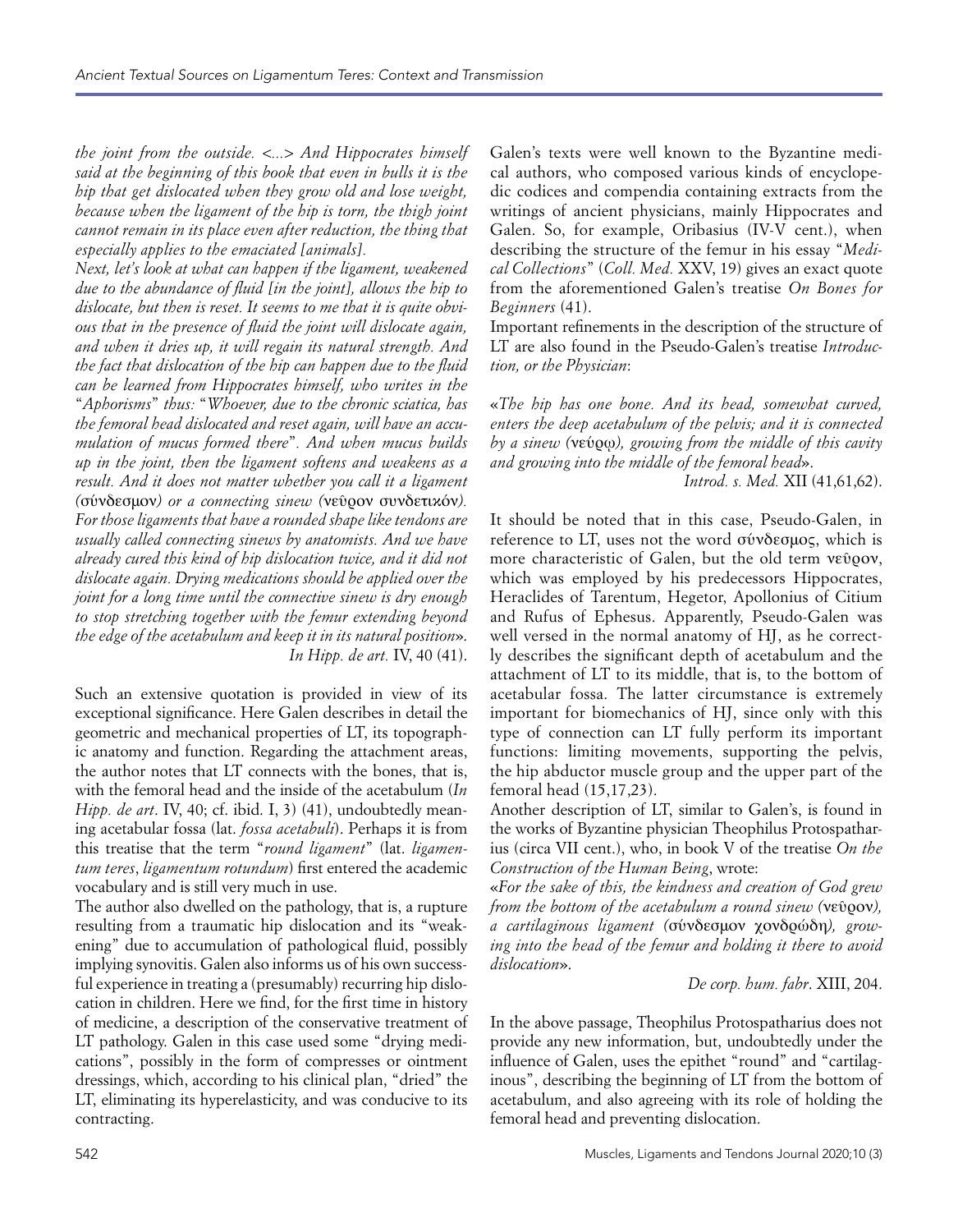# **CONCLUSIONS**

Ancient physicians wrote predominantly in Greek, with medical literature in Latin being presented but scarcely, and terminology developed poorly (63). The term *ligamentum* in the anatomical meaning of "ligament" did not yet exist Latin literature. The word *nervus*, "sinew", was used to denote ligaments in Latin. By the end of the V century the four basic terms for LT that Galen mentions had already been known: νεῦρον (sinew), σύνδεσμος (ligament), νεῦρον συνδετικόν (connecting sinew) and νεῦρον χονδρῶδες (cartilaginous sinew).

The physicians of the Classical period clearly established that LT was present in both humans and animals, charted its topographic anatomy, as well as established its main mechanical and geometric properties. In particular, they noted that it "is located in the acetabulum", and is "deeply hidden in the joint", for some authors it "grows from the femoral head", for others it "starts from the middle of the acetabulum". These physicians also drew attention to its mechanical properties, that is, very high strength, resilience, consistence (cartilage density) and, at the same time, flexibility, allowing movements of the femoral head. The geometric features were also indicated, in particular, that LT has a short length, and in shape it is "round". The latter characteristic described by Galen subsequently led to the emergence of the well-known Latin term for LT, i.e. "round ligament", which is still applied. Regarding the role of LT, it was noted that it connects the acetabulum with the femoral head and prevents its dislocation, that is, limits rotational and forward movements in HJ.

In Palestine of the biblical times, it was believed that LT provided a normal gait, participating in the organization of this type of human locomotion, and an injury to it caused lameness. Ancient medical authors also knew about its traumatic rupture, and identified other types of LT pathology, in particular, "soaking", weakening (possibly a dystrophic change), stretching (that is, lengthening), suggested the possibility of its constriction (in other words, shortening) and drying (dehydration with increasing elasticity). The factors leading to pathological changes in LT were identified as trauma, namely hip dislocation, exhaustion, advanced age, and an excessive accumulation of "fluid" in HJ. For the treatment of LT pathology, the application of drying compresses was used. An injury to LT was seen as the cause of recurring hip dislocation. It was regarding this issue that the first correspondence discussion on LT took place, lasting five centuries and involving Heraclides of Tarentum, Hegetor, Apollonius of Citium and Galen of Pergamon.

# STRENGTHS & WEAKNESSES

#### **Strengths**

Our work based on an interdisciplinary approach, allowing us to propose a combination of linguistic and medical analysis of various Greek and Latin texts containing references to *ligamentum teres*. A linguistic analysis has enabled us to trace the transformation of the term from 5 cent. BC to 3 cent. AD, as well as the history of the term, medical contexts of its usage, its etymology and its early synonyms. Due to descriptive study of different sources we have created a new field of researching and new questions to acquire a better understanding of how ancient authors considered normal and pathological anatomy of the *ligamentum teres*, its physical and geometric features to make possible a description of the conservative treatment of its pathology.

#### Weaknesses

Works of some ancient authors (Heraclides of Tarentum, Hegetor), which we have considered as genuine, preserved only in short fragments and quotations by the later writers, so that the genuineness of these works and our conclusions are still in question, and the information we have extracted from them is often suggestive rather than definitive. Not all of the passages we quoted (such as Galenus In Hipp. De art. IV, 40, ed. Kuhn XVIII A: 731-736) have been published in modern critical editions; an English translation of these passages are our own. Some authors reiterate or rethink the concepts of their predecessors, but we considered it necessary to present a complete collection of the quotations, providing them with comments.

## CONFLICT OF INTERESTS

The authors declare that they have no conflict of interests.

## LIST OF ABBREVIATIONS

- Apollonius:
- *In Hipp. de art. In Hippocratis de articulis commentarius*
- Aristoteles:
- *Hist. anim. Historia animalium*
- Celsus:
- *De med. De medicina*
- Galenus
- *De anat. adm. De anatomicis administrationibus*
- *De loc. aff. De locis affectis*
- *De motu musc. De motu musculorum*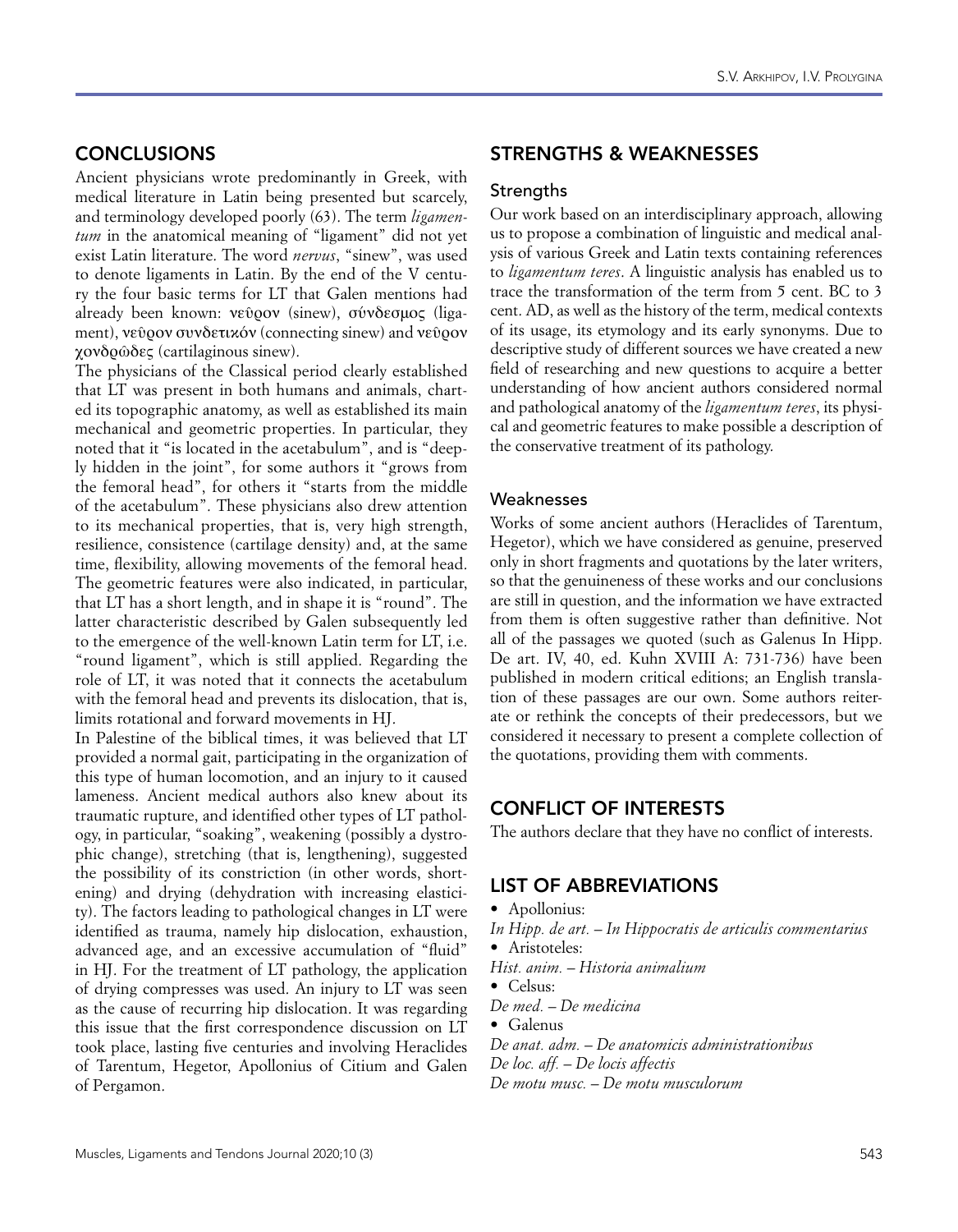*De usu part. – De usu partium In Hipp. de art.* – *In Hippocratis librum de articulis et Galeni in eum commentarii* IV • Hippocrates: *De artic. – De articulis De loc. in hom. – De locis in homine Vectiar. – Vectiarius* • Oribasius: *Coll. med. – Collectiones medicae* • Plinius Major: *Hist. nat. – Historia naturalis* • Ps.-Galenus: *Introd. s. Med. – Introductio seu Medicus* • Theophilus Protospatharius: *De corp. hum. fabr. – De corporis humani fabrica*

# **REFERENCES**

1. Netter F. Atlas of human anatomy. 6th ed. Philadelphia; Saunders Elsevier 2011;474.

InternetArchive

2. Waugh A, Grant A. Ross & Wilson Anatomy and physiology in health and illness. Edinburg [etc.]; Elsevier Health Sciences 2014;418.

Google Books

3. Cerezal L, Arnaiz J, Canga A, et al. Emerging topics on the hip: ligamentum teres and hip microinstability. Eur J Radiol. 2012;81(12):3745–3754.

PubMed

4. Martin HD, Hatem MA, Kivlan BR, Martin RL. Function of the ligamentum teres in limiting hip rotation: a cadaveric study. Arthroscopy. 2014;30(9):1085–1091.

PubMed

5. Perumal V, Woodley SJ, Nicholson HD. Ligament of the head of femur: A Comprehensive Review of its Anatomy, Embryology, and Potential Function. Clin Anat. 2015;19(2):247–255.

PubMed

6. Brady AW, Mikula JD, Chahla J, et al. Anatomic analysis of the native ligamentum teres. J Hip Preserv Surg. 2016;3(1):hnw030.012.

GoogleScholar

7. Arhipov SV. Funkciya svyazki golovki bedrennoj kosti: obzor lit. Genij ortopedii. 2006;4:105–107. [in Russ.] eLIBRARY.RU

8. Wenger DR, Miyanji F, Mahar A, Oka R. The mechanical properties of the ligamentum teres: a pilot study to assess its potential for improving stability in children's hip surgery. J Pediatr Orthop. 2007;27(4):408–410.

PubMed

9. Wenger DR, Mubarak SJ, Henderson PC, Miyanji F. Ligamentum teres maintenance and transfer as a stabilizer in open reduction for pediatric hip dislocation: surgical technique and early clinical results. J Child Orthop. 2008;2(3):177–185.

PubMed

10. Lampert C. Läsionen des lig. capitis femoris: pathologie und therapie. Arthroskopie. 2009;22(4):293–298.

SpringerLink

11. Sutton JB. The nature of certain ligaments. J Anat Physio. 1884;18:225–238.

PubMed

12. Kapandji IA. The physiology of the ligamentum teres. In: Kapandji IA, Ed. The physiology of the joints. Vol. 2. 2-nd ed. New York; Churchill Livingstone 1978.

GoogleScholar

13. Chen HH, Li KC, Li AFY, et al. Effects of ligamentum teres on the hip stability. Biomed Eng Appl Basis & Comm. 1994;6:276–279.

GoogleScholar

14. Rao J, Zhou YX, Villar RN. Injury to the ligamentum teres. Mechanism, findings, and results of treatment. Clin Sports Med. 2001;20(4):791–799.

PubMed

15. Arkhipov SV. On the role of the ligamentum capitis femoris in the maintenance of different types of erect posture. Hum Physiol. 2008;34(1):79–85.

SpringerLink

16. Dodds MK, Lee J, McCormack D. Transarticular stabilization of the immature femoral head: assessment of a novel surgical approach to the dislocating pediatric hip in a porcine model. J Pediatr Orthop. 2008;28(1):36–42. PubMed

17. Arkhipov SV, Zagorodny NV, Skvortsov DV. Ligamentum capitis femoris a pilot an experimental study. Am J Biomed Sci & Res. 2019;5(2):92–94.

AmJBiomedSciRes

18. Bardakos NV, Villar RN. The ligamentum teres of the adult hip. J Bone Joint Surg. Br. 2009;91(1):8–15.

PubMed

19. Cerezal L, Kassarjian A, Canga A, et al. Anatomy, biomechanics, imaging, and management of ligamentum teres injuries. Radiographics. 2010;30(6);1637–1651.

PubMed

20. Botser IB, Martin DE, Stout CE, Domb BG. Tears of the ligamentum teres: prevalence in hip arthroscopy using 2 classification systems. Am J Sports Med. 2011;39(1) (Suppl):117S–125S.

PubMed

21. Byrd JW, Jones KS. Traumatic rupture of the ligamentum teres as a source of hip pain. Arthroscopy. 2004;20(4):385–391.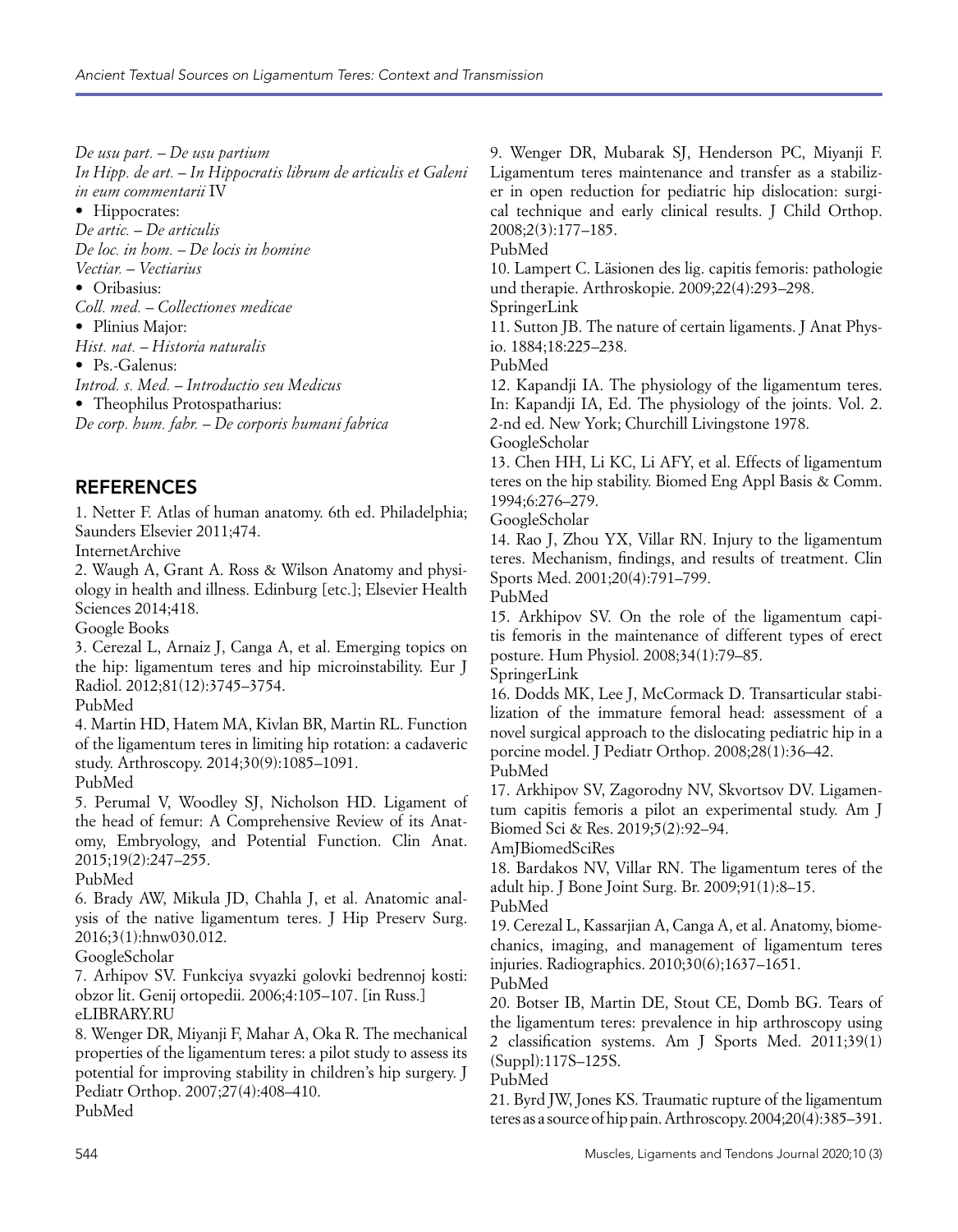PubMed

22. Haviv B, O'Donnell J. Arthroscopic debridement of the isolated Ligamentum Teres rupture. Knee Surg Sports Traumatol Arthrosc: Off J ESSKA. 2011;19(9):1510–1513. PubMed

23. Arkhipov SV. Svyazka golovki bedrennoi kosti. Funktsiya i rol' v patogeneze koksartroza. Saarbrucken; Lambert Academic Publishing 2013. [in Russ.]

MoreBooks

24. O'Donnell J, Klaber I, Takla A. Ligamentum teres reconstruction: indications, technique and minimum 1-year results in nine patients. J Hip Preserv Surg. 2020;0(0):1–7. GoogleScholar

25. Arkhipov SV, Skvortsov DV. Ligamentum capitis femoris: first written mentions. MLTJ. 2019;9(2):156–164. GoogleScholar

26. O'Donnell JM, Pritchard M, Salas AP, Singh PJ. The ligamentum teres - its increasing importance. J Hip Preserv Surg. 2014;1(1):3–11.

GoogleScholar

27. Rosinsky PJ, Shapira J, Lall AC, Domb BG. All About the Ligamentum Teres: From Biomechanical Role to Surgical Reconstruction. J Am Acad Orthop Surg. 2020; 28(8):e328–e339.

PubMed

28. Padulo J, Oliva F, Frizziero A, Maffulli N. Muscles, Ligaments and Tendons Journal – Basic principles and recommendations in clinical and field Science Research: 2018 update. MLTJ 2018;8(3):305–307.

GoogleScholar

29. Shchedrovickij D. Vvedenie v Vethij Zavet. I. Kniga Bytiya. Moskva; Terevinf 1994. [in Russ.]

GoogleScholar

30. Haudebert P (Ed.). Le Pentateuque: Débats et recherches. XIVe congrès de l'ACFEB, Angers (1991) (coll. Lectio divina, 151). Paris; Le Cerf 1992.

Persée

31. Bräumer H. Das erste Buch Mose. Bd. I. Wuppertaler Studienbibel. Reihe Altes Testament. Berlin; Evangelische Versandbuchhandlung O. Ekelmann Nachf 1986. Booklooker

32. Brown F. The new Brown-Driver-Broggs-Gesenius Hebrew and English Lexicon. Peabody; Hendrickson Publishers 1979:161;674–675.

GoogleScholar

33. Jamieson R, Fausset AR, Brown D. Commentary Critical and Explanatory on the Whole Bible. Vol. I. Hartford; 1871. GoogleScholar

34. The Pulpit Commentary. / Ed. by H.D.M. Spence and J.S. Exell. Vol. I. New York, Toronto; Funk & Wagnalls Company 1880.

InternetArchive

35. A Concise Hebrew and Aramaic Lexicon of the Old Testament. / By W.L. Holladay. Leiden; Brill 1988.

InternetArchive

36. Exposition of the Old and New Testament. / Ed. by J. Gill. Vol. 1. London; 1748–1763.

WebArchive

37. Preuss J. Biblical and Talmudic Medicine. Transl. and ed. by Dr. F. Rosner. New York [etc.]; A Jason Aronson Book, Rowman & Littlefeld Publishers 2004.

GoogleBooks

38. André J. Le vocabulaire latin de l'anatomie. Paris; Belles letters 1991:208–209.

GoogleScholar

39. Oeuvres complètes d'Hippocrate / Par É. Littré. Vol. 1–10. Paris; 1839–1861 (repr. Amsterdam, 1961–1973).

HathiTrust

40. von Staden H. Herophilus. The Art of Medicine in Early Alexandria. Cambridge [etc.]; Cambridge University Press 1989:256.

GoogleBooks

41. Kühn CG. Claudii Galeni opera omnia. Leipzig; 1821- 1833 (repr. Hildesheim, 1965).

HathiTrust

42. Garofalo I. Erasistrati fragmenta. Pisa; Gardini 1988. GoogleBooks

43. Marcovecchio E. Dizionario etimologico storico dei termini medici. Firenze; Festina lente 1993:578.

GoogleScholar

44. Sutton JB. The nature of ligaments. Part IV. J Anat Physiol. 1885;20(Pt 1):38.1–75.

PubMed

45. Welcker H. Nachweis eines ligamentum interarticulare ("teres") humeri, sowie eines Lig. sessile Femoris. Z Anat Entwicklungsgesch. 1877;2:98–107.

GoogleScholar

46. Kolts I, Busch LC, Tomusk H, et al. Macroscopical anatomy of the so-called "rotator interval". A cadaver study on 19 shoulder joints. Ann Anat. 2002;184(1):9–14.

GoogleScholar

47. Reuther F. Anatomie, Biomechanik und Klassifikation der Schultergelenkverletzung. Trauma Berufskrankh. 2006;8(3):S241–S246.

GoogleScholar

48. Sabat D, Singh D, Kumar V, Gupta A. Open perineal dislocation of hip in a child. Eur J Orthop Surg Traumatol. 2009;19:277–279.

GoogleScholar

49. Muzaffar N, Hafeez A, Bashir N, Singh S. Open anterior hip dislocation in a young adult with exposed femo